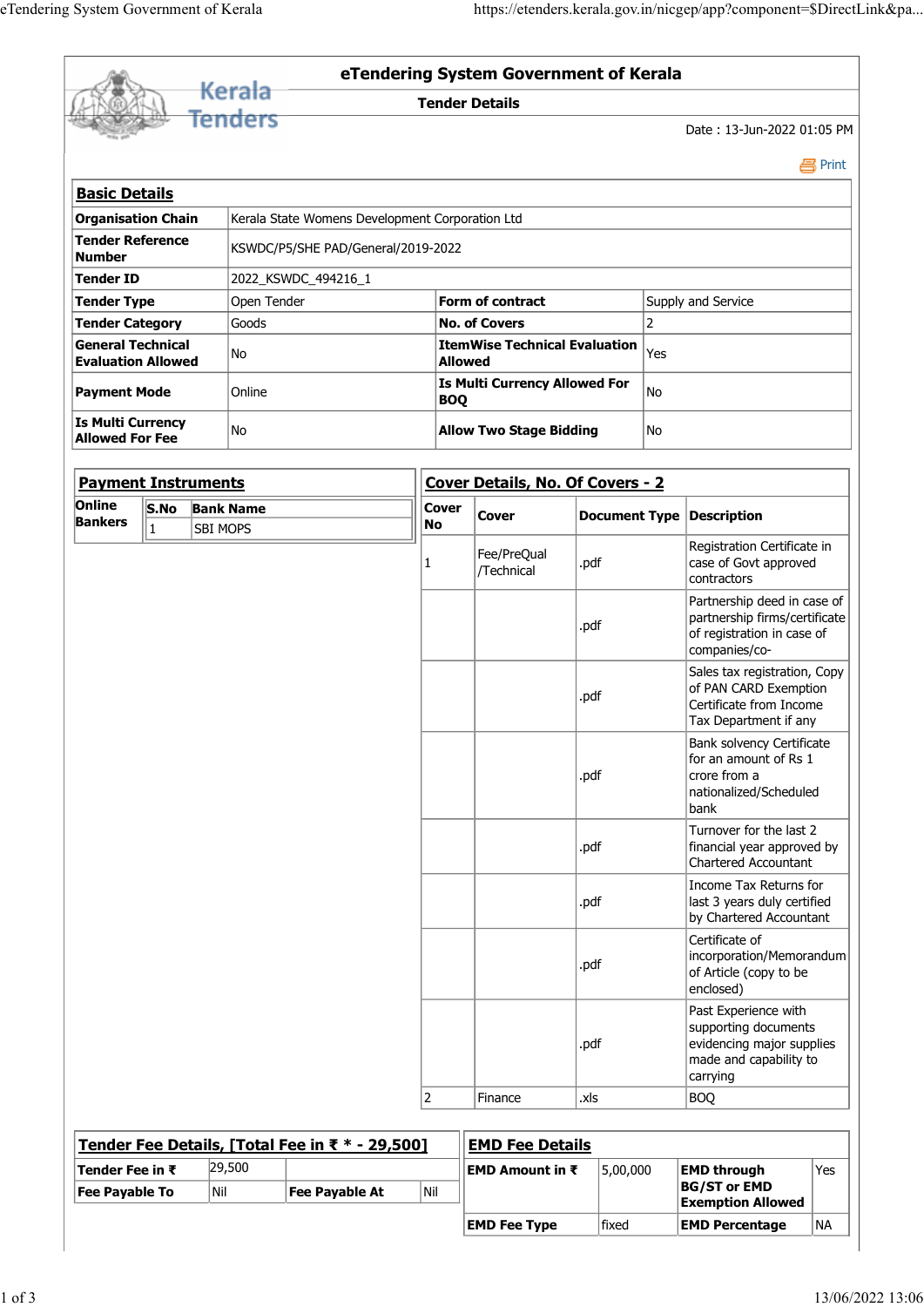| eTendering System Government of Kerala<br>Tender Fee<br><b>Exemption Allowed</b> |                            |                                                   |                                        |                                              |                                                                   |                                                                                                            |                       |                                              |  |  |
|----------------------------------------------------------------------------------|----------------------------|---------------------------------------------------|----------------------------------------|----------------------------------------------|-------------------------------------------------------------------|------------------------------------------------------------------------------------------------------------|-----------------------|----------------------------------------------|--|--|
|                                                                                  |                            |                                                   |                                        |                                              |                                                                   |                                                                                                            |                       |                                              |  |  |
|                                                                                  |                            |                                                   |                                        |                                              |                                                                   |                                                                                                            |                       |                                              |  |  |
|                                                                                  |                            |                                                   |                                        |                                              |                                                                   |                                                                                                            |                       |                                              |  |  |
|                                                                                  |                            |                                                   |                                        |                                              |                                                                   |                                                                                                            |                       |                                              |  |  |
|                                                                                  |                            |                                                   |                                        |                                              |                                                                   |                                                                                                            |                       |                                              |  |  |
|                                                                                  |                            |                                                   |                                        |                                              |                                                                   | https://etenders.kerala.gov.in/nicgep/app?component=\$DirectLink&pa                                        |                       |                                              |  |  |
|                                                                                  |                            |                                                   |                                        |                                              |                                                                   |                                                                                                            |                       |                                              |  |  |
|                                                                                  | Yes                        |                                                   |                                        |                                              | <b>EMD Payable To</b>                                             | $\vert$ Nil                                                                                                | <b>EMD Payable At</b> | Nil                                          |  |  |
|                                                                                  |                            |                                                   |                                        |                                              |                                                                   |                                                                                                            |                       |                                              |  |  |
|                                                                                  |                            |                                                   |                                        |                                              |                                                                   |                                                                                                            |                       | Click to view modification history           |  |  |
| Work / Item(s)                                                                   |                            |                                                   |                                        |                                              |                                                                   |                                                                                                            |                       |                                              |  |  |
| <b>Title</b>                                                                     |                            |                                                   |                                        |                                              | Supply of Sanitary Napkin, Supply and Installation of Incinerator |                                                                                                            |                       |                                              |  |  |
| <b>Work Description</b><br><b>Pre Qualification</b>                              |                            |                                                   |                                        |                                              | Supply of Sanitary Napkin, Supply and Installation of Incinerator | 1. The tenderer should be either manufacturer or authorized supplier or authorized dealer of sanitary pads |                       |                                              |  |  |
| <b>Details</b>                                                                   |                            |                                                   |                                        |                                              |                                                                   | and Sanitary Napkin Incinerator. Tenderer should furnish proof for the same                                |                       |                                              |  |  |
| Independent External NO<br><b>Monitor/Remarks</b>                                |                            |                                                   |                                        |                                              |                                                                   |                                                                                                            |                       |                                              |  |  |
| Show Tender Value in                                                             |                            | Yes                                               |                                        |                                              |                                                                   |                                                                                                            |                       |                                              |  |  |
| <b>Public Domain</b><br>Tender Value in ₹                                        |                            |                                                   |                                        | $5,50,00,000$ Product Category               |                                                                   | Consumables <b>Sub category</b>                                                                            |                       | Goods                                        |  |  |
| <b>Contract Type</b><br>Location                                                 |                            | Tender<br>Kerala                                  | <b>Bid Validity (Days)</b>             |                                              | 180<br>695023                                                     | <b>Period Of Work(Days)</b><br><b>Pre Bid Meeting Place</b>                                                | $ 60\rangle$<br>NA    |                                              |  |  |
| <b>Pre Bid Meeting</b>                                                           |                            | NA                                                | Pincode<br><b>Pre Bid Meeting Date</b> |                                              | NA                                                                | <b>Bid Opening Place</b>                                                                                   |                       | HO KSWDC Trivandrum                          |  |  |
| <b>Address</b><br><b>Should Allow NDA</b>                                        |                            | No                                                | <b>Allow Preferential</b>              |                                              | No                                                                |                                                                                                            |                       |                                              |  |  |
| Tender                                                                           |                            |                                                   | <b>Bidder</b>                          |                                              |                                                                   |                                                                                                            |                       |                                              |  |  |
| <b>Critical Dates</b>                                                            |                            |                                                   |                                        |                                              |                                                                   |                                                                                                            |                       |                                              |  |  |
| <b>Publish Date</b>                                                              |                            |                                                   |                                        | 13-Jun-2022 12:00 PM                         | <b>Bid Opening Date</b>                                           |                                                                                                            |                       | 08-Jul-2022 04:00 PM                         |  |  |
| Document Download / Sale Start<br>Date                                           |                            |                                                   |                                        | 13-Jun-2022 12:00 PM                         | <b>Date</b>                                                       | Document Download / Sale End                                                                               |                       | 02-Jul-2022 05:00 PM                         |  |  |
| <b>Clarification Start Date</b><br><b>Bid Submission Start Date</b>              |                            |                                                   |                                        | 13-Jun-2022 12:00 PM<br>13-Jun-2022 12:00 PM | <b>Clarification End Date</b>                                     | <b>Bid Submission End Date</b>                                                                             |                       | 02-Jul-2022 02:00 PM<br>02-Jul-2022 05:00 PM |  |  |
|                                                                                  |                            |                                                   |                                        |                                              |                                                                   |                                                                                                            |                       |                                              |  |  |
| <b>Tender Documents</b>                                                          |                            |                                                   |                                        |                                              |                                                                   |                                                                                                            |                       |                                              |  |  |
| <b>NIT</b><br>Document                                                           |                            | <b>S.No Document Name</b>                         |                                        |                                              | <b>Description</b>                                                |                                                                                                            |                       | <b>Document Size</b>                         |  |  |
|                                                                                  |                            | Tendernotice_1.pdf                                |                                        |                                              | Tender notice                                                     |                                                                                                            |                       | (in KB)<br>481.22                            |  |  |
| <b>Work Item</b>                                                                 |                            |                                                   |                                        |                                              |                                                                   |                                                                                                            |                       |                                              |  |  |
| <b>Documents</b>                                                                 |                            | <b>S.No Document Type</b><br><b>Document Name</b> |                                        |                                              |                                                                   | <b>Description</b>                                                                                         |                       | <b>Document Size</b><br>(in KB)              |  |  |
|                                                                                  |                            | Tender Documents                                  |                                        | SanitaryNapkinTechSpec.pdf                   |                                                                   | Technical specification of<br>Sanitary Napkin                                                              |                       | 385.72                                       |  |  |
|                                                                                  | כו                         | Tender Documents                                  |                                        | IncineratorTechSpec.pdf                      |                                                                   | Technical specification of<br>Incinerator                                                                  |                       | 258.50                                       |  |  |
|                                                                                  | <b>BOQ</b>                 |                                                   |                                        | BOQ_709367.xls                               |                                                                   | BOQ                                                                                                        |                       | 300.00                                       |  |  |
|                                                                                  |                            |                                                   |                                        |                                              |                                                                   |                                                                                                            |                       |                                              |  |  |
| <b>Bid Openers List</b>                                                          |                            |                                                   |                                        |                                              |                                                                   |                                                                                                            |                       |                                              |  |  |
| $\mathsf{S}.\mathsf{No}$                                                         | <b>Bid Opener Login Id</b> |                                                   |                                        |                                              | <b>Bid Opener Name</b>                                            |                                                                                                            |                       | Certificate Name                             |  |  |
| 1.                                                                               | md@kswdc.org               | pksheeja1972@gmail.com                            |                                        | Bindu VC<br>Sheeja PK                        |                                                                   |                                                                                                            |                       | Bindu V Chandranandan<br>SHEEJA P K          |  |  |
| $\frac{2}{3}$ .                                                                  | asasnair@yahoo.com         |                                                   |                                        | Asa S                                        |                                                                   |                                                                                                            | ASA S                 |                                              |  |  |
| <b>Tender Properties</b>                                                         |                            |                                                   |                                        |                                              |                                                                   |                                                                                                            |                       |                                              |  |  |
| <b>Auto Tendering</b>                                                            |                            | No                                                |                                        |                                              | Show Technical bid status                                         |                                                                                                            | Yes                   |                                              |  |  |
| <b>Process allowed</b><br>Show Finance bid                                       |                            | Yes                                               |                                        |                                              | <b>Show Bids Details</b>                                          |                                                                                                            | Yes                   |                                              |  |  |
|                                                                                  |                            |                                                   |                                        |                                              | BoQ Compartive chart decimal places                               |                                                                                                            |                       | 3                                            |  |  |
| status<br><b>BoQ Comparative Chart</b><br>model                                  |                            | Normal                                            |                                        |                                              |                                                                   |                                                                                                            |                       |                                              |  |  |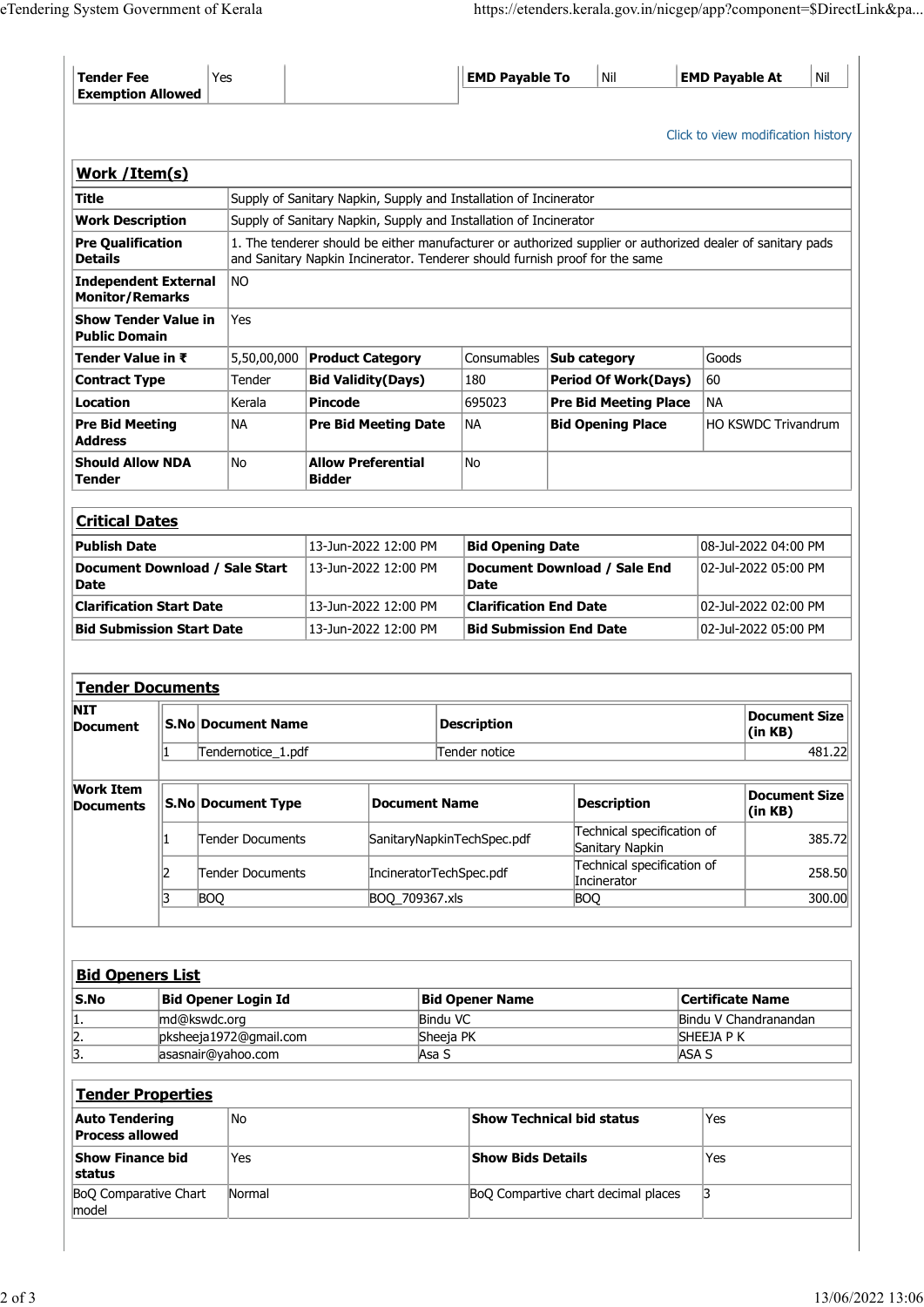| eTendering System Government of Kerala    |                                                                                    | https://etenders.kerala.gov.in/nicgep/app?component=\$DirectLink&pa |                          |  |
|-------------------------------------------|------------------------------------------------------------------------------------|---------------------------------------------------------------------|--------------------------|--|
|                                           |                                                                                    |                                                                     |                          |  |
| BoQ Comparative Chart                     | L.                                                                                 | Form Based BoQ                                                      | $\overline{\mathsf{No}}$ |  |
| Rank Type                                 |                                                                                    |                                                                     |                          |  |
| <b>Tender Inviting Authority</b>          |                                                                                    |                                                                     |                          |  |
| <b>Name</b>                               | Finance Officer                                                                    |                                                                     |                          |  |
| <b>Address</b>                            | 1st Floor Transport Bhavan KSRTC Building Attakulangara Eastfort Trivandrum 695023 |                                                                     |                          |  |
|                                           |                                                                                    |                                                                     |                          |  |
| <b>Tender Creator Details</b>             |                                                                                    |                                                                     |                          |  |
| <b>Created By</b>                         | Sheeja PK                                                                          |                                                                     |                          |  |
| <b>Designation</b><br><b>Created Date</b> | Finance Officer<br>10-Jun-2022 12:38 PM                                            |                                                                     |                          |  |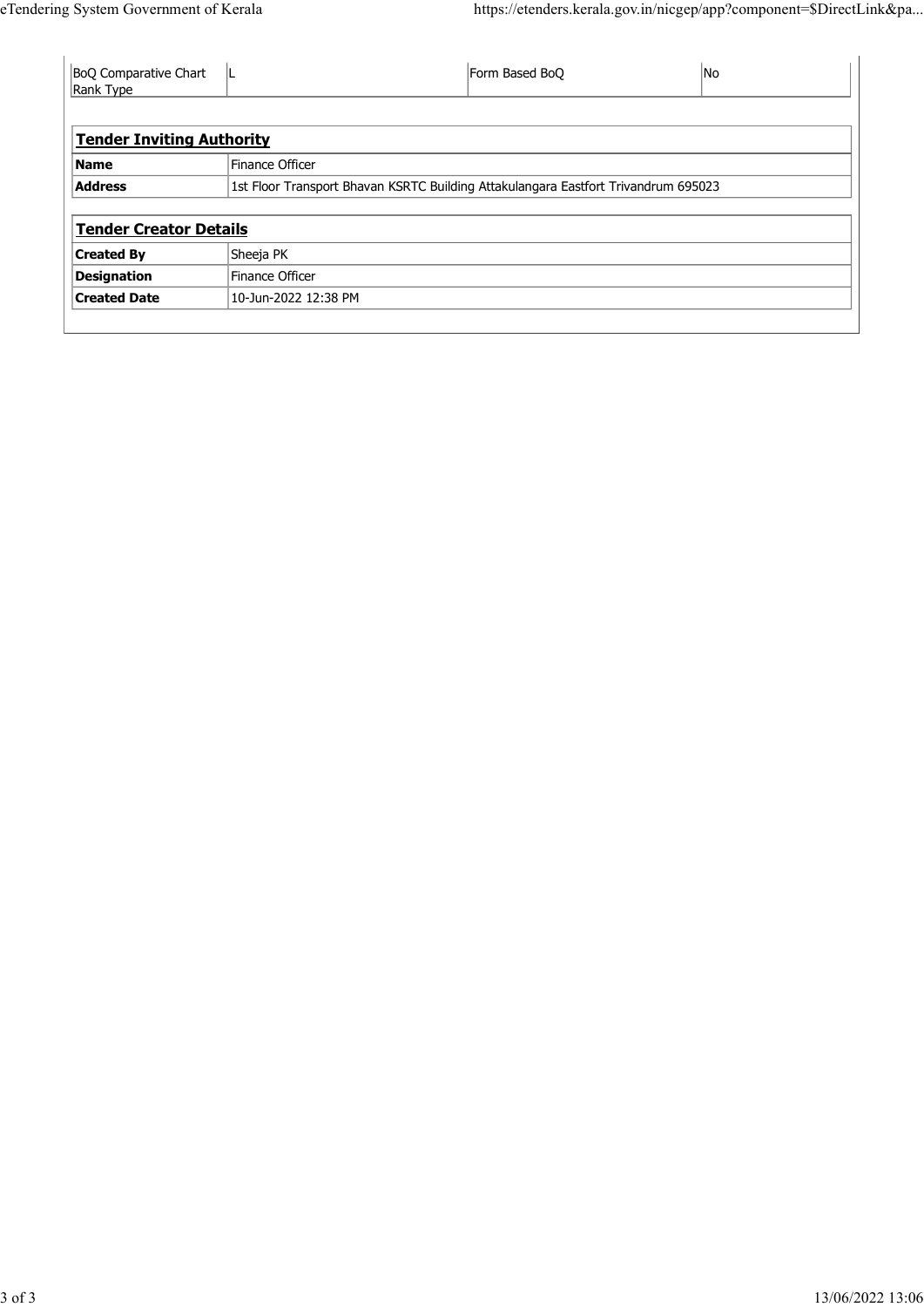### **THE KERALA STATE WOMEN"S DEVELOPMENT CORPORATION LTD.**

1<sup>st</sup> Floor, Transport Bhavan, KSRTC Building, Attakulangara, Eastfort, Trivandrum – 695023

File No KSWDC/P5/SHE PAD/General/2019-2022 Dated: 13.06.2022

Notice Inviting E-Tender for the **She Pad Project** ("Supply of Sanitary Napkin, Supply and Installation of Incinerator") in the schools all over the state of Kerala

E-Tender in two bid system is invited (rate contract for a period of two years) from the manufacturers/suppliers/authorized dealers for the supply of sanitary Napkin (as per the detailed technical specification given in Annexure - 1) supply and installation of Napkin Incinerator with respective specifications (as per the detailed technical specification given in Annexure - 2) required for the proposed She-Pad project to be implemented in the schools of all over the state of Kerala. The **She Pad Project** includes supply of Sanitary Napkin, supply, installation service and maintenance of Napkin Incinerator conducting menstrual hygiene awareness campaigns /classes for persons concerned, at different levels as required, across the state of Kerala, Monitoring & Evaluation, Reporting and follow up action for successful implementation of the project.

| S <sub>1</sub> |                        |                                  |
|----------------|------------------------|----------------------------------|
| No             | Product                | Quantity                         |
| 1              | <b>Sanitary Napkin</b> | 15,00,000 Packets* (Approximate) |
| $\overline{2}$ | Napkin Incinerator     | 1000*(Approximate)               |

\*The no. of items required may vary based on the actual requirement from the schools all over Kerala\*

The tender is invited through two bid system –**"Technical Bid and Financial Bid".** The tender has to be submitted as e-tender through [https://etender.kerala.gov.in.](https://etender.kerala.gov.in/) The bidders those who have enrolled in the above portal with their own Digital Signature Certificate (DSC) can only participate in the tender. E-Tender document and other details can also be obtained from the portal.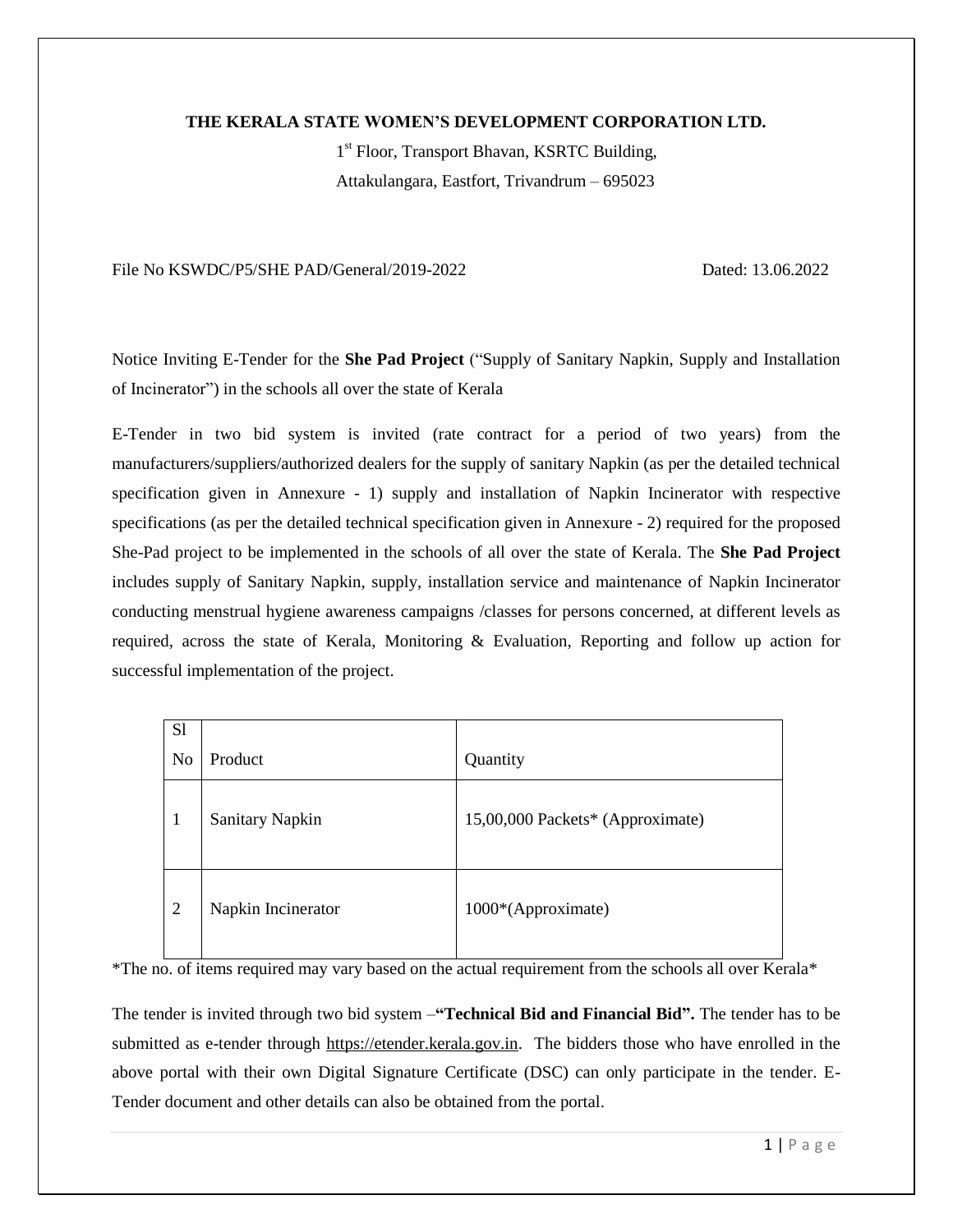| The Tender has two parts: 1) Technical bid 2) Financial bid (BOQ)               |                                      |  |  |  |  |  |
|---------------------------------------------------------------------------------|--------------------------------------|--|--|--|--|--|
| <b>Tender No</b>                                                                | KSWDC/P5/SHEPAD/General/2019-'22     |  |  |  |  |  |
| <b>Earnest Money Deposit</b>                                                    | Rs. 5,00,000/-                       |  |  |  |  |  |
| <b>Tender Fee</b>                                                               | $Rs.25000 + GST (18%)$               |  |  |  |  |  |
| Date & Time of issue of Tender document online                                  | 13/06/2022                           |  |  |  |  |  |
| Closing date of issue of Tender document online                                 | 02/07/2022, 5.00 pm                  |  |  |  |  |  |
| Last date and time for the submission of Tender                                 | 02/07/2022, 5.00 pm                  |  |  |  |  |  |
| online                                                                          |                                      |  |  |  |  |  |
|                                                                                 |                                      |  |  |  |  |  |
| Date & time of opening of e-tender -Technical                                   | 08/07/2022, 2.00 pm                  |  |  |  |  |  |
| (online)                                                                        |                                      |  |  |  |  |  |
| Date & time of opening of Financial bid online                                  | Will intimate later                  |  |  |  |  |  |
| Period of validity of offer                                                     | 180 days from the date of opening of |  |  |  |  |  |
|                                                                                 | financial bid online                 |  |  |  |  |  |
| The successful bidder should submit original documents (Except Financial bid to |                                      |  |  |  |  |  |
| The Managing Director,                                                          |                                      |  |  |  |  |  |
| 1 <sup>st</sup> Floor, Transport Bhavan                                         |                                      |  |  |  |  |  |
| <b>KSRTC Building, Attakulangara,</b>                                           |                                      |  |  |  |  |  |
| Eastfort, Trivandrum - 695023                                                   |                                      |  |  |  |  |  |
| On or before 02/07/2022 2.00 pm                                                 |                                      |  |  |  |  |  |
|                                                                                 |                                      |  |  |  |  |  |

# **Instruction to Tenderer - Important points while online payment for e- Tenders**

Bidders, while participating in online tenders published in Government of Kerala's e-procurement website (www.etenderers.kerala.gov.in), should ensure the following:

- 1. The Tenderer is expected to examine all instructions, forms, terms and specifications in the Tendering Documents. Failure to furnish all information required by the Tendering Documents or submission of a tender not substantially responsive to the Tendering Documents in every respect will be at the Tenderer's risk and may result in rejection of its tender.
- 2. Single transaction for remitting Tender Fee and Earnest Money Deposit (EMD): Bidder should ensure that Tender Fee and Earnest Money Deposit (EMD) are remitted as one single transaction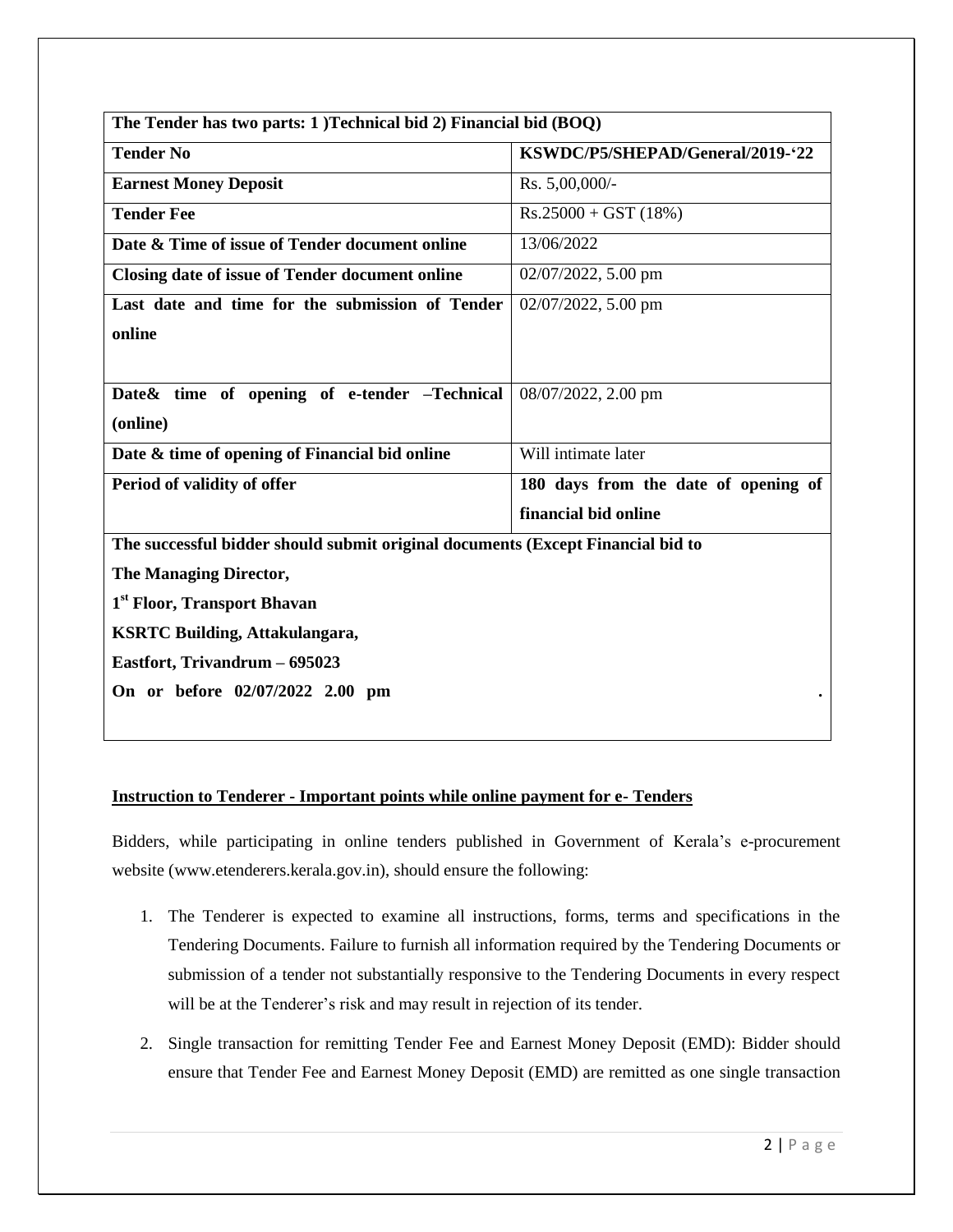and not separate. Separate or split remittance for tender document fee and EMD shall be treated as invalid transactions.

- 3. Account number as per Remittance Form only: Bidder should ensure that account no. entered during NEFT remittance at any bank counter or during adding beneficiary account in Internet banking site is the same as it appears in the remittance form generated for that particular bid by the e-procurement system. Bidder should ensure that Tender Fee and EMD are remitted only to the account number given in the Remittance form provided by e-procurement system for that particular tender. Bidder should ensure the correctness of details inputted while remittance through NEFT. Please also ensure that your banker inputs the Account Number (Which is case sensitive) as displayed or appears in the Remittance form. Bidder should not truncate or add any other details to the above account number. No additional information like bidder name, company name, etc. should be entered in the account no. column along with account no. for NEFT remittance.
- 4. Only NEFT remittance allowed: RTGS payments, Account to Account transfer or Cash payments are not allowed and are invalid mode of payments. Hence, the remittance form provided by eprocurement system is to be used only for NEFT payment.
- 5. UTR number: Bidder should ensure that the remittance confirmation (UTR number) received after NEFT transfer should be updated as it is, without any truncation or addition, in the eprocurement system for tracking the payment.
- 6. One Remittance form per bidder and per bid: The remittance form provided by e-procurement system shall be valid for that particular bidder and should not be re-used for any other tender or bid or by any other bidder.
- 7. The bids will not be considered for further processing if bidder fails to comply on points 1 to 5 above and Tender Fee and EMD will be reversed to the account from which it was received. Tender without Tender Fee, Earnest money deposit (EMD) and tenders submitted incomplete in any respect shall be rejected.
- 8. The Tender prepared by the Tenderer and all correspondence and documents relating to the tender exchanged by the Tenderer and the Purchaser, shall be written in English language.
- 9. No tenderer shall contact the Purchaser on any matter relating to its tender, from the time of the tender opening to the time the contract is awarded. If the tenderer wishes to bring additional information to the notice of the purchaser it should do so in writing.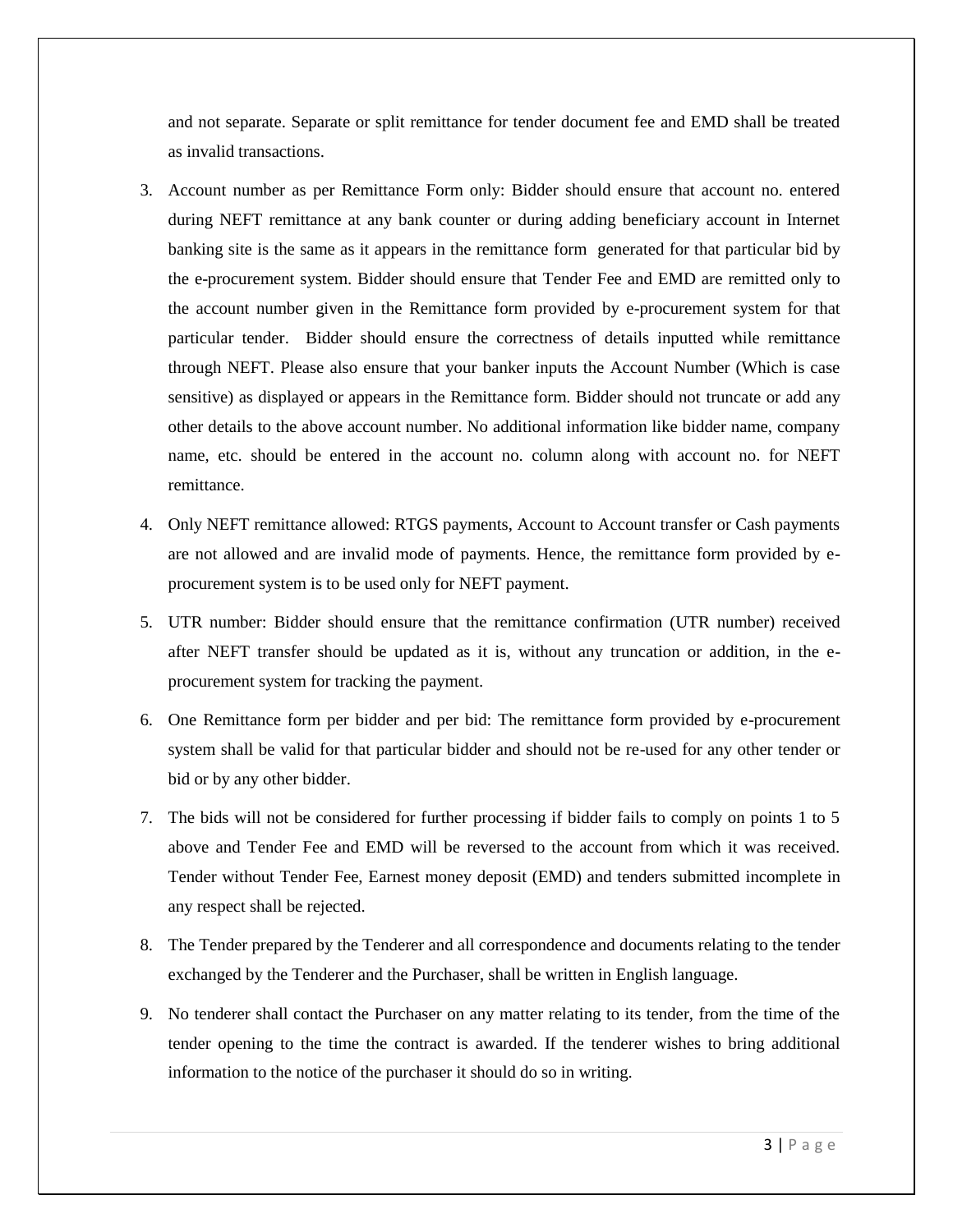### **Eligibility criteria for applicants for the tender.**

Tenderers shall enclose as part of its offer, relevant details and documents establishing its eligibility and qualification to perform the contract. Necessary Documentary evidence needs to be submitted to establish that the tenderer has adequate capability to manufacture and/or supply of Napkin Incinerator and Sanitary pads all over the state of Kerala

- 1. The tenderer should be either manufacturer or authorized supplier or authorized dealer of sanitary pads and Sanitary Napkin Incinerator. Tenderer should furnish proof for the same.
- 2. The tenderer should have a minimum experience of Three (3) years in the field of manufacture and/or supply of the product (Sanitary pads and Napkin Incinerator). Only such manufacturers/suppliers can participate in the tender. Certificate/ documents evidencing past major supplies of the item for the last 2 years should be enclosed.
- 3. The tenderer should have strong service network all over the state of Kerala.
- 4. The tenderer should have been operational at least for 5 years (Prior to the date of tender)
- 5. The tenderer should have minimum Three (3) years of experience in installation and service of Napkin Incinerators.
- 6. Tenderers must submit credential indicating performance of the offered product supplied earlier to other organization
- 7. Tenderers must have executed minimum Four (4) orders for minimum 300 no. supply of Incinerators and supply of 200000 lakhs number of Sanitary pads in last two years, out of which two must be to government, semi government or leading corporate institutions. Tenderer should furnish proof for the same.
- 8. Tenderer must have minimum average turnover Rs.2 Crores from the similar segment of business in immediately preceding last three (3) years. The tenderer must submit their balance sheet, profit and loss account for last three years duly certified by chartered accountant, along with the technical bid.
- 9. Tenderer must submit Bank Solvency Certificate for an amount of Rs.1 crore from a nationalized/scheduled bank.
- 10. If the tenderer is a manufacturer, they must have system as per ISO norms/ISO compliant for the manufacture of Sanitary Pads and Napkin Incinerator and relevant documents must be submitted along with the Tender document.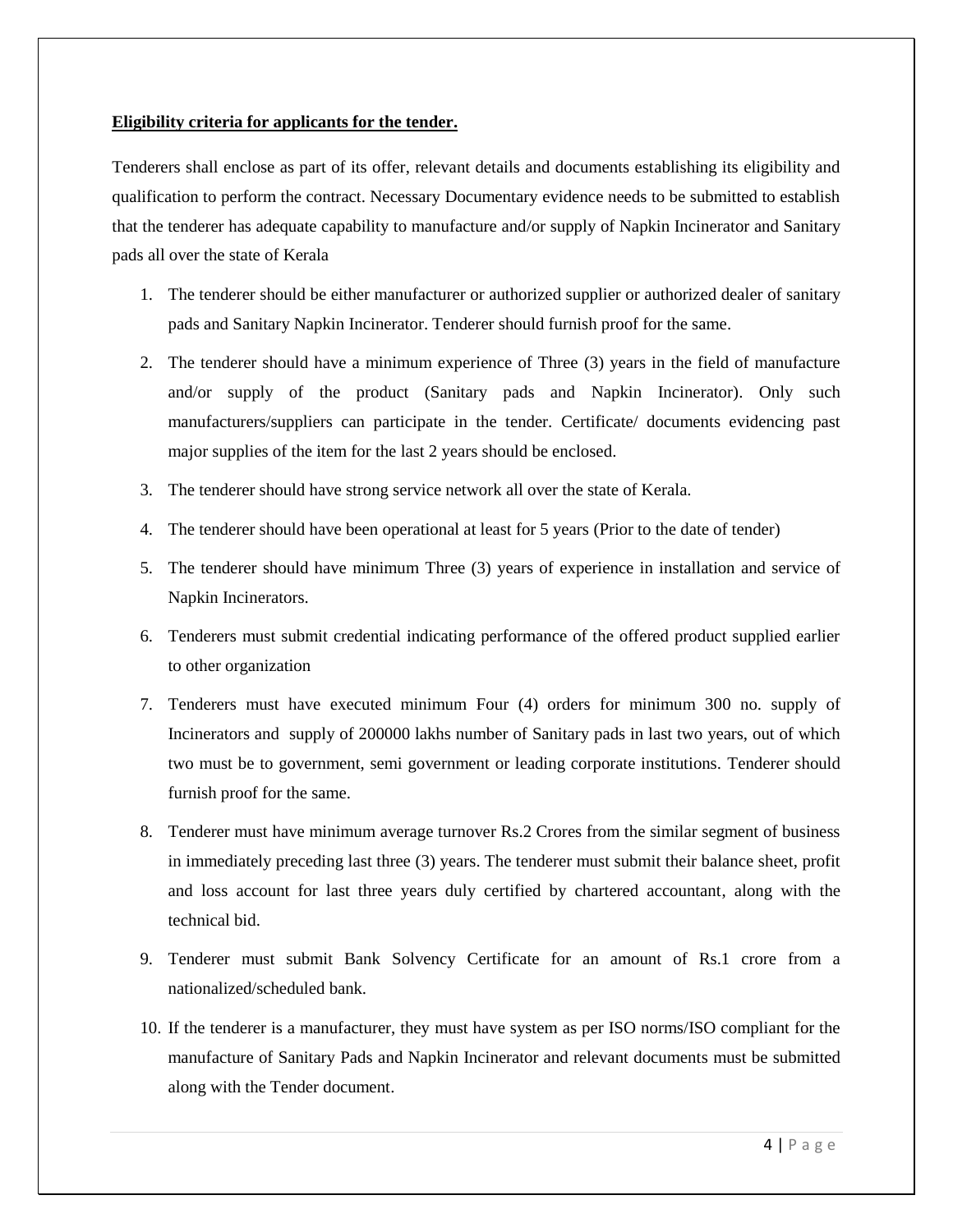- 11. Tenderer must have service infrastructure network across Kerala and must submit List of service centers.
- 12. Tenderer must have standard testing facility (either self or outsourced) for Certification of Sanitary pads and Napkin Incinerators.
- 13. Details of in house quality control procedures, facilities available including machinery and equipment installed should be mentioned in the technical bid.
- 14. Tenderer shall not have a criminal record and should not be convicted by any court of law in India or abroad.
- 15. Tenderers who failed to comply with earlier contractual obligations of KSWDC are not eligible to participate in the tender.
- 16. Tenderers blacklisted by Govt. of Kerala or KSWDC would not be considered
- 17. Financial bid of the tenderers who satisfy all the above criteria and technical specifications would only be opened for further consideration
- 18. The bid quoted by the tenderer should be valid for a period of 6 months and extendable for a maximum period of one year.

#### **TERMS AND CONDITIONS**

- 1. The rate quoted must be for the Unit noted in the BOQ. Any loss or damage of units/Materials/goods while on transit should be borne by the suppliers.
- 2. The price offered should be fixed for the entire period of the contract.
- 3. The articles are to be similar, in all respects according to the specifications shown in Tender notice and shall be subject to the approval of the Managing Director, KSWDC.
- 4. The Managing Director, KSWDC does not bind herself to accept the lowest or any offer and reserves the right to select one or more from the offers made as considered expedient.
- 5. The tenderer should submit/furnish brief write up of explaining /establishing their capability/capacity both technical and financial to perform the contract if awarded.
- 6. The purchaser reserves the right for inspection, sampling and testing the quality  $\&$  standards of the stores by picked up samples and testing it in an approved testing laboratory for assessment of quality services.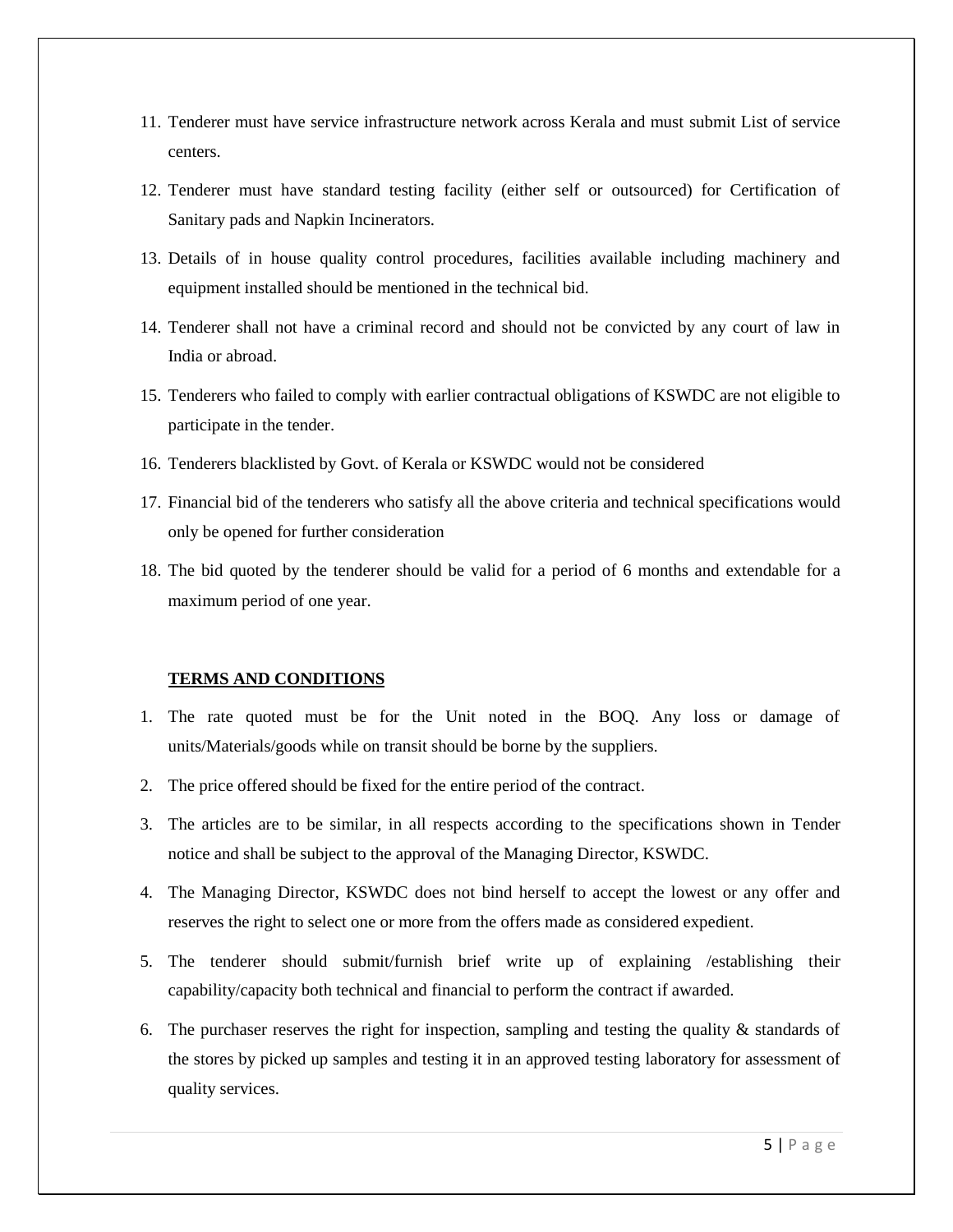- 7. The KSWDC reserves the right to accept or reject any tender, and to annul the tendering process and reject all tenders at any time prior to award Contract award, without thereby incurring any liability to the affected tenderer or tenderers.
- 8. The Managing Director, KSWDC may reject any or all the supplies made which he /she consider not suitable for the purpose for which they are ordered for or because they are of inferior quality or not up to or in accordance with the specifications shown in the Tender Notice and his/her opinion in the matter will be final and not liable to be questioned by the bidder or any one on his behalf. Rejected articles should be taken back by the Contractor at his own cost and risk.
- 9. Any effort by a tenderer to influence the purchaser in its decisions on tender evaluation, tender comparison, or selection may result in the rejection of the tenderers tender.
- 10. In case the supply is not made within the stipulated time and as per the Work Order conditions, the Corporation will cancel the order and procure the item from any other source at the risk and cost of the contractor. The KSWDC may deduct the difference in rate between the order rate and the rate actually paid will be deducted from the supplier's bill or from any money that be due or become due to them or by initiating legal steps including revenue recovery.
- 11. Conditional bids submitted by the bidders shall not be accepted.
- 12. KSWDC shall identify the schools where the supply of Sanitary pad and incinerator to be installed. Once the machines are installed, KSWDC or the funding agency shall assist the vendor for getting electricity, connections to the Incinerator by way of providing required documents and approvals.
- 13. Packing design, Brand name etc shall be provided by the purchaser on Award of Contract should be printed on the product packing.
- 14. KSWDC reserves the right to award the work to more than one agency as per requirement.
- 15. The total quantity will not be procured in a single lot. The allocation/requirement will be confirmed on a monthly/quarterly basis separately by a work order
- 16. The manufacturing date of the articles should not be more than 3 months -preceding the date of purchase order & the remaining useful shelf life of articles should not be less than 24 months.
- 17. Bidders should conduct awareness class for not less than 1 hour programme on" Menstrual Hygiene management" for persons concerned ( Teachers/councilors/students etc.) in each schools as per the requirement of KSWDC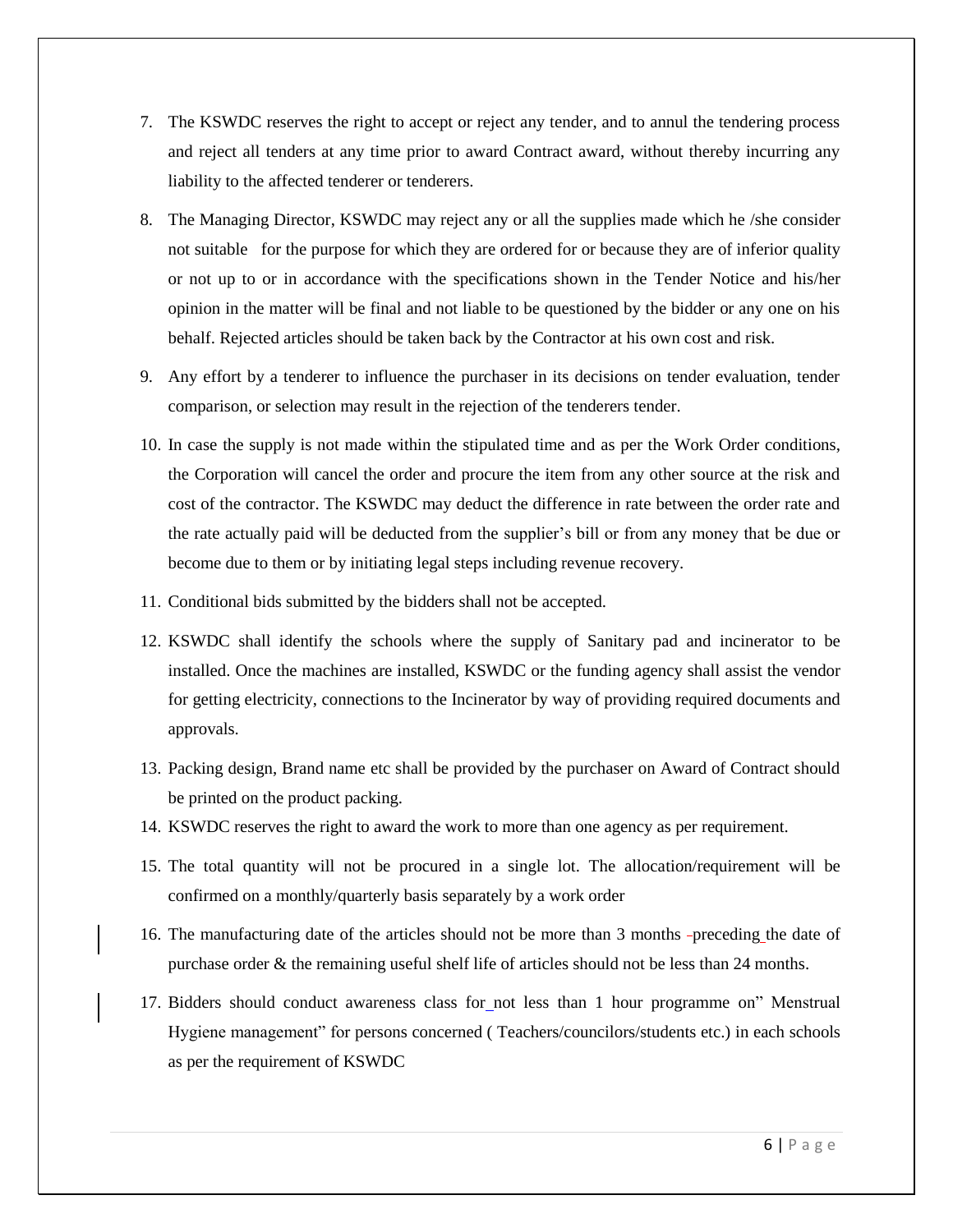- 18. Supply Schedule and Payments
	- a) Total quantity should be supplied and installed as per the supply schedule mentioned in the Work Order.
	- b) The following terms will be applicable with regard to release of payments
		- Advance, if any required will be released as per Kerala Stores Purchase Rules, against Bank guarantee as per the attached format.
		- Balance payment will be released in stages, based on the installation and commissioning of units, after reviewing the stages if installations.
		- Final payment will be made only after successful implementation of the She –Pad projects.
- 19. Total quantity should be supplied and installed as per the supply schedule mentioned in the Work Order.
- 20. The Price of the Goods quoted shall be inclusive of Cost, insurance, delivery charges, freight unless otherwise specified in the purchase order – FOR anywhere in the state of Kerala.

# **Earnest Money Deposit**

21. Bidders shall submit an amount of Rs.5, 00,000/- as Earnest Money Deposit. The earnest money deposit for unsuccessful bidders will be returned within the period of 45 days without any interest.

The Earnest Money Deposit shall be forfeited:-

- If the Tenderer withdraws its tender during the period of tender validity specified by the Tenderer on the Tender Form.
- If the successful tenderer fails to sign the contract in accordance with Clause 29 or fails to furnish performance security in accordance with Clause 27.
- 22. The vendor shall submit undertaking that he is not in any way related to any Directors, Officers and other employees of the KSWDC in prescribed format(Annexure 3)
- 23. The KSWDC shall without prejudice to its other remedies under the contract deduct from the Contract Price, as Liquidated Damages, a sum equivalent to 0.5% of the price of delayed Goods or unperformed Services for each week of delay (part of a week will be taken as full week) until actual delivery or performance, up to a maximum deduction of 5% of the contract Price. Once the maximum is reached, the purchaser may consider termination of the contract. In case of delay on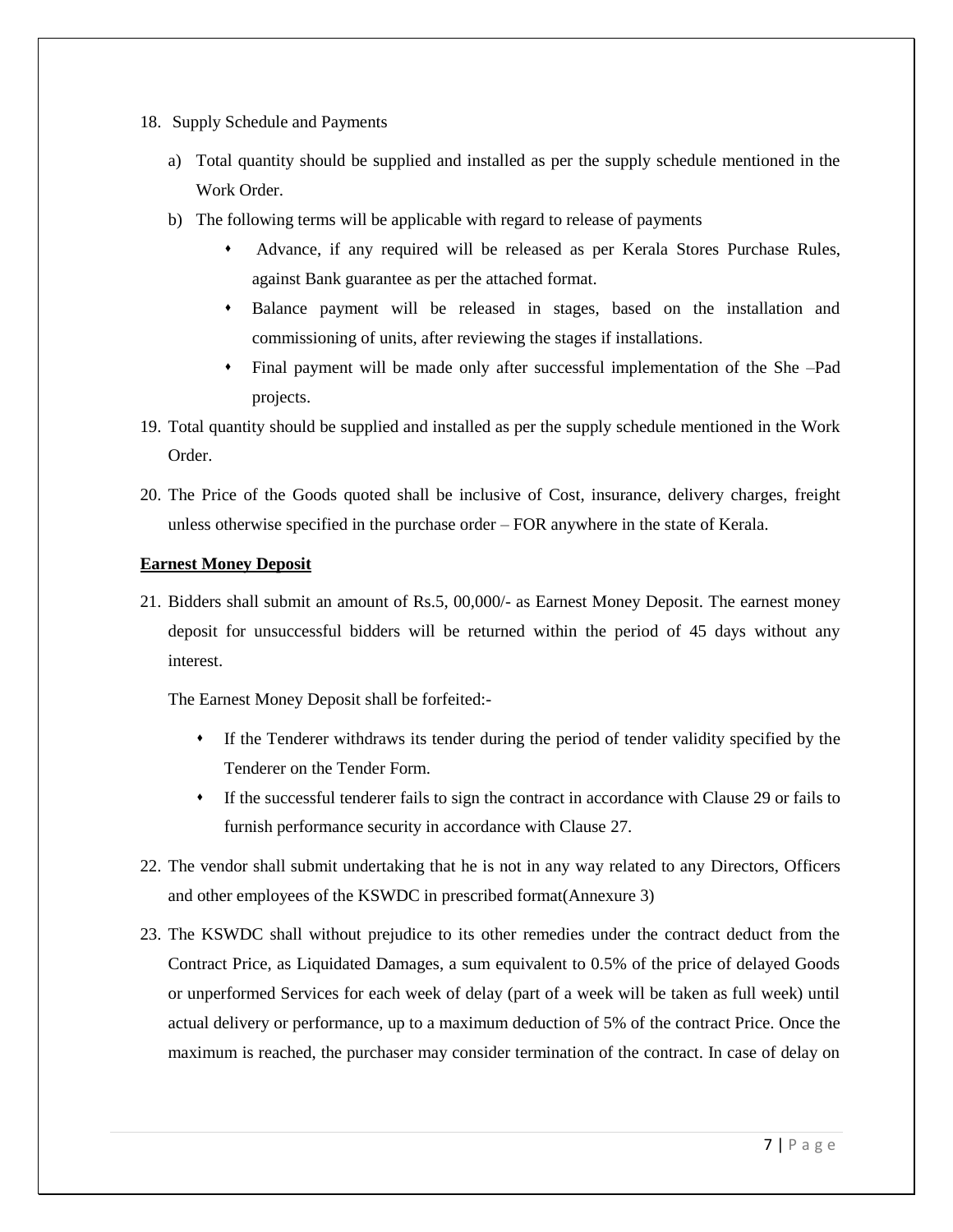part of KSWDC in providing the approvals the time of delivery will be extended by equal number of day.

- 24. If L 1 or any other parties defaults (fails to deliver goods on time) then the purchaser reserves the right to purchase the goods from L2 or higher tenderer or from market at the risk and cost of supplier and if the purchase happens at a price higher than the ordered rates, the purchaser shall have the right to claim the difference upon whom order was originally placed and supplier will be under obligation to pay the same. The purchaser has the right to recover the same from the performance security if the supplier does not make the payment.
- 25. KSWDC reserves the right to carry out inspection of product at any period of time during period contract or before selection of agency.
- 26. In case of any material defects or any variation in the specification, the supplier/bidder should replace the materials at their cost and risk,
- 27. **Performance Security Deposit:** The successful bidder will have to furnish in interest free Performance security deposit of 5% of the total order value. An amount of 5% shall be deducted from the Invoices submitted by the successful tenderer as performance security to be utilized in case of default or defective materials, equipment, supplies, work or service not rectified by the tenderer. The performance security, less any sums charged by the purchaser, shall be paid over to the tenderer at the end of the defects liability period/warranty period. The tenderer can submit Bank Guarantee towards the 5% performance security against which the same shall be released. This bank guarantee shall be valid up to 60 days after the completion of the contract period. The Bank Guarantee shall be assigned in favour of KSWDC.
- 28. The performance security deposit shall be forfeited if the bidder does not start/complete the work within the stipulated delivery period or fail to comply with any of the terms and conditions in the contract or clauses of tender document.
- 29. The successful tenderer has to sign an agreement, the draft of which will be send to the lowest tenderer only with the letter informing the acceptance of tender. Within 10 days of receipt of the information regarding acceptance of the tender, the successful tenderer shall sign the agreement and return it to the Purchaser.
- 30. **Guarantee:** The units supplied and installed by the bidder should be guaranteed for a period of one year against defective material, design, workmen ship, operation replacement/ rectification should be arranged free of cost within a period of 30 days of such notification. The rectification/ replacement period, if any, will also be added along with guarantee period.